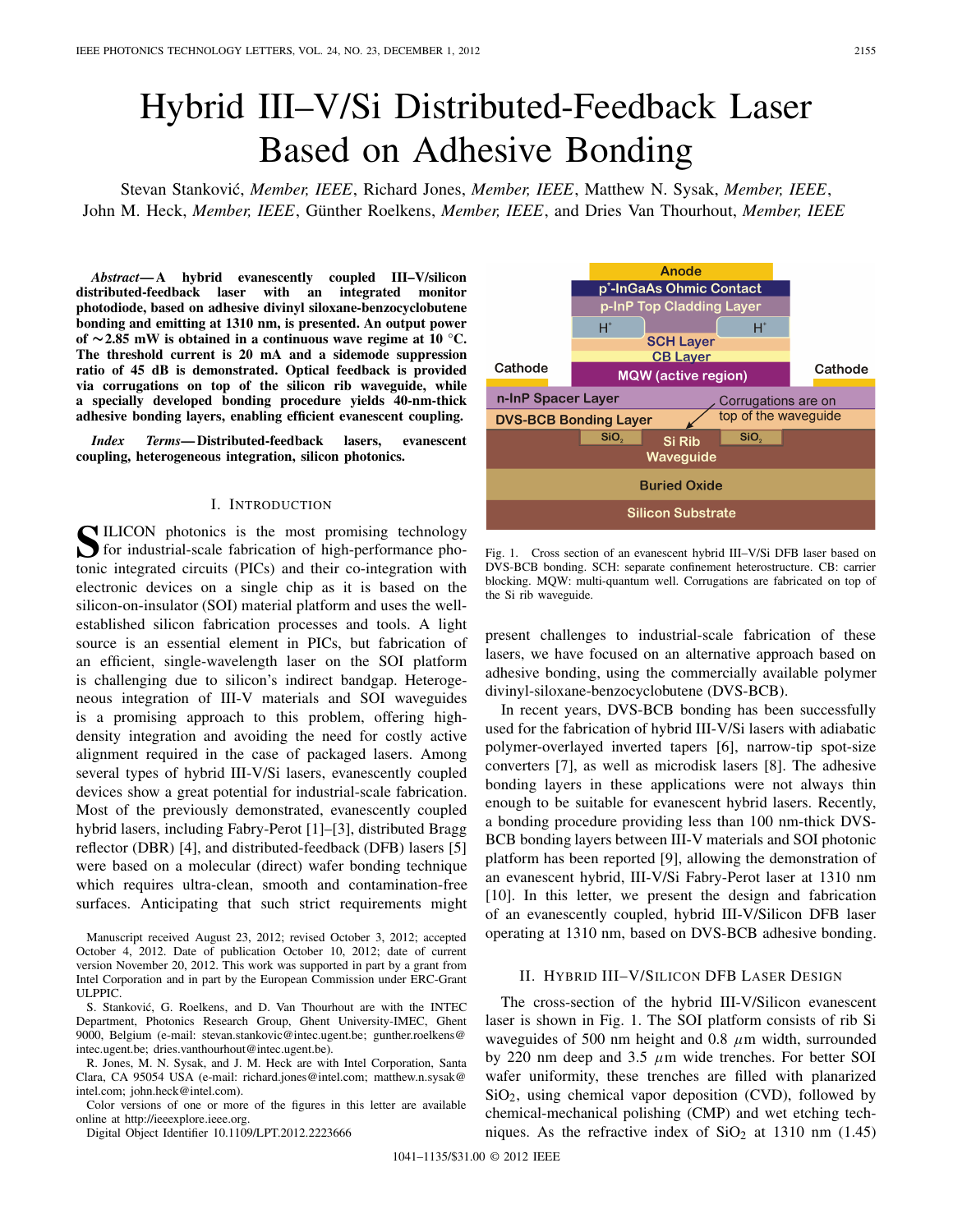

Fig. 2. (a) Longitudinal cross section of the DFB laser showing the first-order grating with the 20-nm-deep corrugations on top of Si rib waveguide and λ/4 shift region in the center of the grating. (b) SEM image of the longitudinal cross section of the  $\lambda$ /4 shift region in the center of the grating. Duty cycle of the fabricated grating is 45%, while the thickness of the DVS–BCB bonding layer is ∼40 nm.

is similar to the refractive index of DVS-BCB (1.55), this planarized Si rib waveguide exhibits similar optical properties as the standard rib waveguide when immersed in a DVS-BCB bonding layer. This SOI wafer planarization enhances the bonding yield when very thin  $(< 100 \text{ nm})$  DVS-BCB bonding layers need to be achieved. The buried oxide (BOX) layer is 1  $\mu$ m thick. The epitaxial III-V structure, bonded on top of the waveguide, is essentially the same as the one in [10] with a 240 nm-thick n-type InP spacer layer and 16.8  $\mu$ m wide mesa structure comprising 8 quantum wells (QW's) based on InAlGaAs alloys. For a DVS-BCB bonding layer thicknesses between 20 nm and 120 nm, the fundamental hybrid optical transverse electric (TE) polarized mode is predominantly confined within the Si waveguide ( $\Gamma_{Si} > 70\%$ ), with only a fraction of the optical power within the MQW active region ( $\Gamma_{\text{MOW}} > 3\%$ ). The current injection is confined using proton implantation in the lateral sections of the mesa so as to excite the lowest threshold fundamental hybrid mode which is confined to the central part of III-V mesa (see Fig. 1).

Distributed feedback is provided by corrugations made on top of the Si rib waveguide (see Fig. 2a), fabricated by 193 nm deep ultraviolet (DUV) lithography. The corrugations are 20 nm deep and designed to form a  $1<sup>st</sup>$ -order grating for 1310 nm wavelength with a grating period of  $\Lambda = 200$  nm. The effective indices of the unetched and the etched regions are calculated using the film mode matching (FMM) method and used to calculate the coupling coefficient  $\kappa$ . Dependence of the coupling coefficient  $\kappa$  with respect to the DVS-BCB bonding layer thickness and the grating etch depth is presented in Figure 3. For a 40 nm bonding layer thickness, the effective indices in the unetched and the 20 nm etched regions are 3.2771 and 3.2698, respectively resulting in a coupling



Fig. 3. Simulated dependence of the grating coupling coefficient  $\kappa$  on the DVS–BCB bonding layer thickness. The middle curve corresponds to the targeted corrugation depth of 20 nm.

coefficient of  $\sim$ 156 cm<sup>-1</sup>. The total grating length is 350 µm with a  $\lambda$ /4 phase shift in the middle of the grating, in order to break modal degeneracy and insure single mode lasing at the Bragg wavelength. The calculated  $\kappa$ . L value for these devices is 5.46. For the 1st-order grating, the highest coupling coefficient and strongest feedback is achieved with a 50% duty cycle, defined as the ratio of the length of the unetched region on top of the Si waveguide (*d*) to the grating period ( $\Lambda$ ), as shown in Fig. 2a. This duty cycle was therefore targeted in the fabricated devices.

## III. DEVICE FABRICATION

The first fabrication step is the bonding of an unprocessed III-V die onto an SOI die containing the rib waveguides with gratings. DVS-BCB is spin-coated on the patterned SOI die, brought into contact with the III-V die and subsequently cured. Details of this die-to-die bonding process providing thin (∼50 nm) DVS-BCB bonding layers are described in [9]. After bonding, the InP substrate is removed by combination of grinding and wet-etching with HCl. A scanning-electron microscope (SEM) image of the longitudinal cross-section of the λ/4-phase shift region in the middle of the grating with the bonded III-V layers is presented in Fig. 2b. The bonding layer thickness can be seen to be around 40 nm and the profile of the corrugations indicates 45% duty cycle grating.

Further processing of the bonded III-V die is similar to that reported in [10]. The III-V islands with mesa structures are defined using contact photolithography and combination of wet and dry etching techniques. Further processing steps include n-type metallization using Au-Ge-Ni alloy, spincoating and curing a DVS-BCB protective layer, opening windows for p-type contacts in this covering layer and p-type metallization comprising sputtering of a thin Ti layer, followed by deposition of a 1.2  $\mu$ m-thick Au layer. The thick p-type electrodes act as the mask for subsequent proton implantation which increases electrical resistivity in the lateral regions of the mesa, confining the injected current to the central region of the mesa. The width of the central p-type electrode (and hence the width of the current confinement window) is  $3 \mu$ m.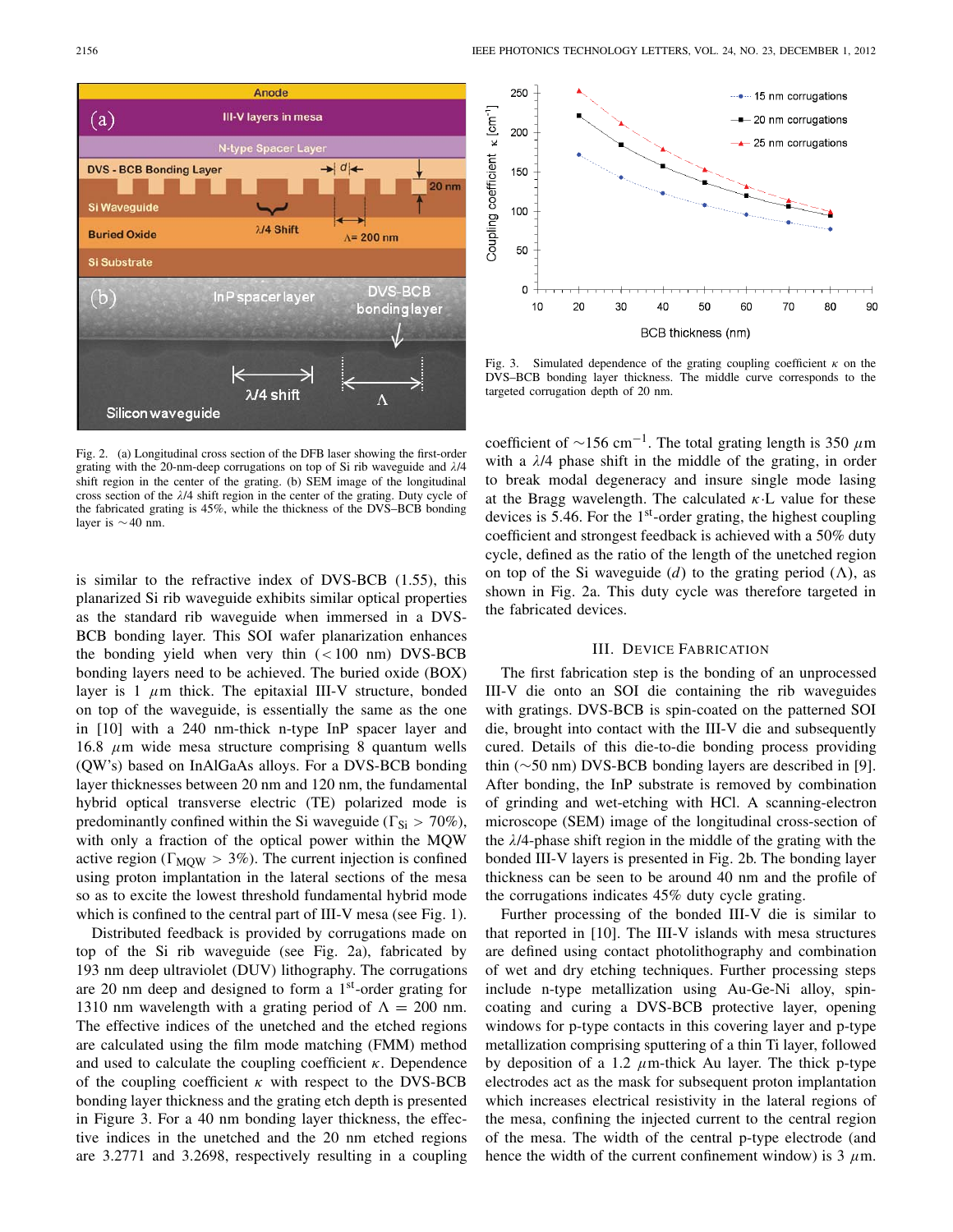

Fig. 4. Microscope image of DFB lasers with the adjacent integrated photodetectors. P-type contacts in the lasers and photodiodes are electrically isolated.

After the proton implantation, dry etching is used to open the windows in the covering DVS-BCB layer for n-type contacts. Following this, gold is deposited on both types of electric contacts, for probing. In the final step, dry etching techniques are used to remove the top III-V layers (ohmic contact and p-type top cladding) between the laser and the adjacent monitor photodiode, in order to electrically isolate these regions and enable them to be separately biased. The measured resistance between p-type electrodes isolated in this way is  $>10 \text{ k}\Omega$ . Thus, this electrically semi-isolated region (as only p-type contacts are isolated, while n-type contacts remain continuous) acts an integrated evanescent photodetector, sharing the same Si waveguide with the laser. With over 500  $\mu$ m in length, these photodetectors are sufficiently long to absorb practically all the light emitted by the adjacent DFB laser. A microscope image of a DFB laser with the adjacent integrated photodetector is shown in Fig. 4.

#### IV. DEVICE CHARACTERIZATION

The chip with the fabricated devices is mounted on a copper plate and its temperature is stabilized using a Peltier element. Photocurrent (*I*ph) from the photodetector is measured and used to assess the optical output of the laser. Typical  $I_{ph} - I$ plots in CW regime, for the temperatures in the range from 10 °C to 55 °C are shown in Fig. 5. The threshold current at 20 °C is 20 mA, which for a 350  $\mu$ m-long laser and assuming a 3  $\mu$ m-wide injection channel corresponds to a threshold current density of 1.9 kA/cm<sup>2</sup>. The optical power is assessed based on the detected photocurrents. At 1310 nm wavelength, the maximum responsivity of the integrated photodetectors is 1.05 A/W, assuming 100% quantum efficiency. In order to conservatively estimate the output power of the lasers, we adopt this value. In this way, we conclude that the maximum optical power at 20  $\degree$ C is 2.1 mW, while the slope efficiency is ∼0.026 W/A. At 10 °C, the maximum optical output power rises to 2.85 mW and the slope is ∼0.03 W/A. Series resistance of the lasers is around 12  $\Omega$ .

The kinks observed in *I*ph−*I* curves at lower stage temperatures and higher output optical power levels are similar to those reported by Fang et al. [5] and are attributed to instabilities in the laser optical output caused by the reflections from the corrugations of the adjacent DFB lasers, which are located on the same Si rib waveguide. As the current injection increases,



Fig. 5. Detected photocurrent versus drive current (*I*ph−*I*) plots of the hybrid DFB laser in CW regime (in a temperature range from 10 °C to 55 °C). The right axis shows the optical power, estimated using 1.05 A/W responsivity for the integrated photodetector.



Fig. 6. Optical spectra of the hybrid DFB laser (CW regime, 100 mA injected current).

the device heats up and this changes the phase of the reflected light resulting in instabilities in the total optical output.

In order to measure the laser emission optical spectrum, the original chip was cleaved into narrow bars, each containing a column of DFB lasers and adjacent photodetectors. The emitted light was collected from the cleaved facet next to a DFB laser and coupled to an optical spectrum analyzer. A typical optical spectrum of the laser in continuous wave (CW) regime, measured with a resolution bandwidth of 0.1 nm, is given in Fig. 6. The peak wavelength is at 1307.9 nm. The sidemode suppression ratio (SMSR) is about 45 dB and the fact that there are no other peaks within the wavelength span of 30 nm, clearly suggest a single-mode lasing characteristic for a quarter-wave-shifted DFB laser. In addition to this, a series of optical spectral measurements in both CW and pulsed regimes were performed in order to measure the thermal impedance  $(R<sub>th</sub>)$  of the device, using the method described in [11]. In CW regime, the observed shift in the peak lasing wavelength  $(\Delta \lambda)$  was measured versus the dissipated power in the device. In the pulsed regime (1% duty cycle, 100  $\mu$ s pulse repetition interval), the shift  $\Delta \lambda$  was measured versus the temperature of the stage (controlled using a Peltier element). Results of